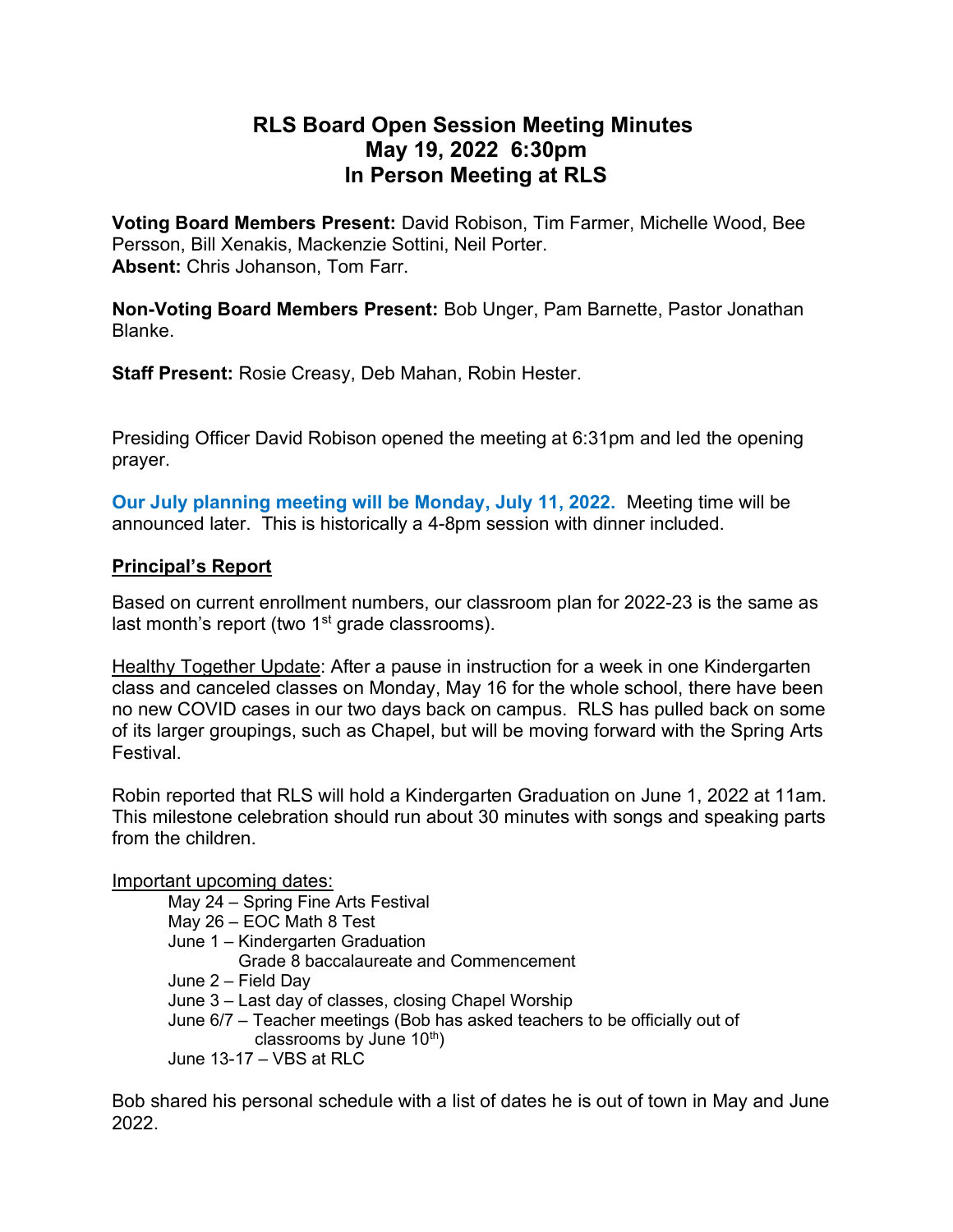The families that went with their  $8<sup>th</sup>$  graders for the Washington DC trip, had an enjoyable experience.

## Admissions & Marketing Report

Rosie reported 156 enrolled students, 8 in the admissions process, and another 19 on the interest list. There will also be the potential of more applications as the year begins and people are moving to the area. She is confident we will reach our goal of at least 165. The Admissions Team continues to meet and review applications.

Rosie held an Open House at RLS on Wednesday and has distributed marketing materials to 10 local preschools. She has school ads going into the Triangle Relocation Guide, the Southern Wake Relocation Guide, and hopefully into Lochmere Living.

## Treasurer Report

2022-23 Budget: Tim presented a proposed budget draft and reported the reason we do a proposed budget now is so that the church can have a school budget to include in their overall budget. The church council meets June 7 to finalize their budget to present at the church voters' meeting on June 12, 2022. Should there be questions at the voters' meeting regarding the school or school budget, Bob will be there to report and answer.

RLS Board will vote on our proposed budget in July and on a final budget in September.

Current Budget: Tim reported that he estimates we will end the year with a surplus because of our strong enrollment this year.

Note – Pam had to leave early at this point in the meeting.

## Endowment and Restricted Funds

In an effort for the board to better understand what endowment funds are in place and usable by RLS as well as our Non-Operating Cash Balances which are listed under Restricted Retained Earnings in our monthly Budget Variance Report, David did some digging and collected details he shared and the board discussed. Michelle also provided copies of an Endowment Report that was shared with the church council by the Church Endowment Committee and the application for Requesting Endowment Funds.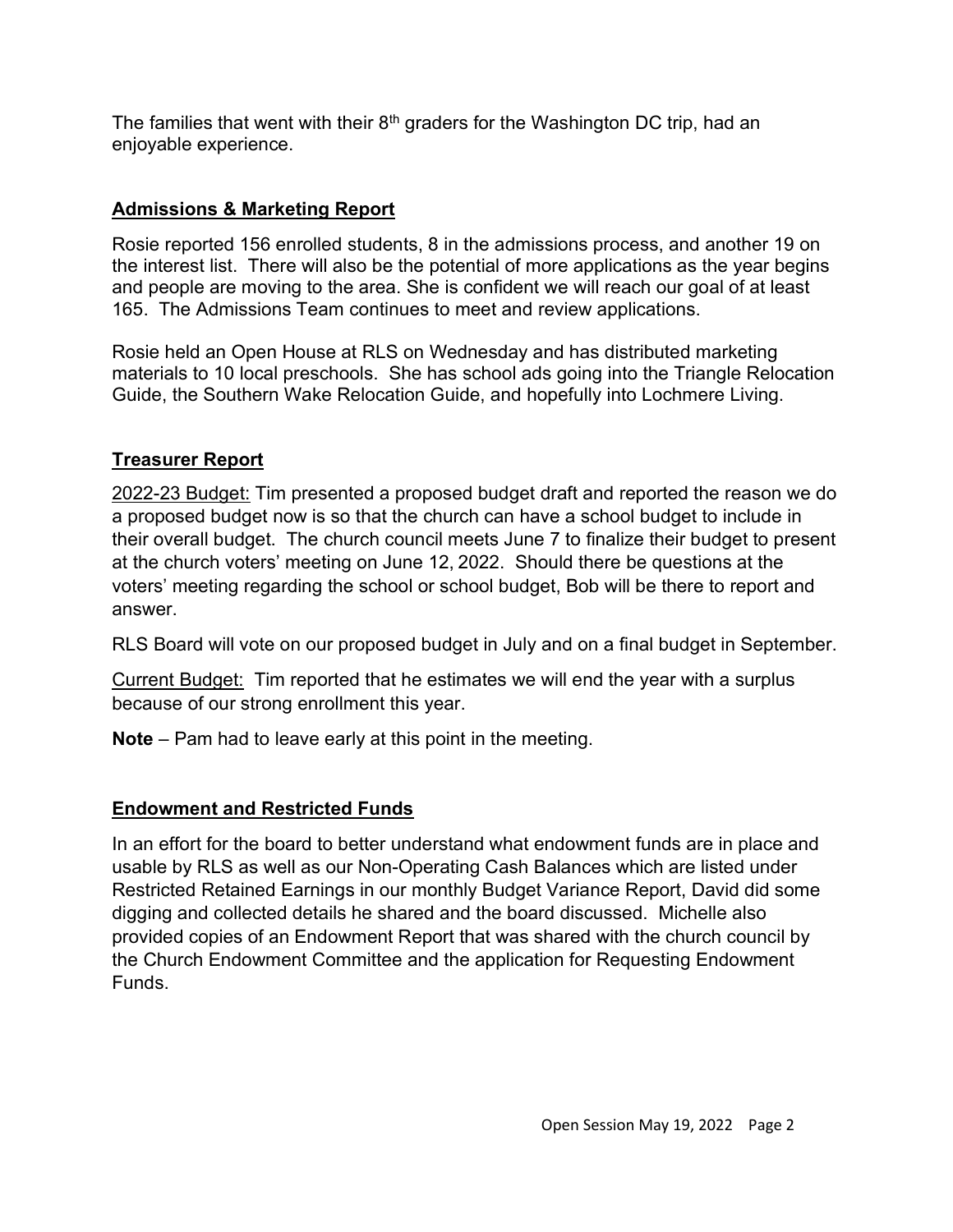- A. The church has 2 Endowment Funds related to the school at Lutheran Legacy Funds (LLF).
	- **► Pastor Paul Kibler Traditional Endowment Fund**
	- ▶ Paul Kibler Education Endowment Fund

There are criteria that must be met to receive funds from either of these two Endowment Funds. There are also limits on the distributions each year, a percentage (generally 4- 5%) of fund balance 12 months prior to the request. LLF controls these factors and has the final approval of any distribution. Distributions are only made twice a year and Applications must be received in the church office by March 1 and September 1 of each year. Details may be found on the application attached to these minutes which is also available on the church website under 'About Us', 'Internal Documents'.

- **B.** The school has 2 savings accounts at Lutheran Church Extension Fund (LCEF) which are listed under our Restricted Retained Earnings.
	- $\triangleright$  Building Fund
	- $\triangleright$  Kibler Memorial Scholarship Fund

The Board discussed ways to better identify these two savings accounts in our reporting, what they can be used for, and questioned if they should be consolidated into one account. If we were to call it a 'Reserve Fund', then that also opens the question as to how much our reserve fund should be. Deb will investigate if there are any LCEF rules that would prevent changing these accounts and identify the specific account numbers. We will hold off on any motions for change until next month and more information is presented.

- C. There is a third listing under Restricted Retained Earnings
	- $\triangleright$  Paul Kibler Endowment Fund

This fund was reported (and thought to be by board members) the same account as the 'Pastor Paul Kibler Traditional Endowment Fund' listed above at LLF. Deb advised that this was not the same account but was another separate Fund. Deb is to investigate this account and report any findings/details at our June meeting.

We also discussed Fund Raising for Endowment accounts but are unsure of which fund would provide the best benefit for RLS. Here again, we need to get the complete picture of all accounts including the information to come from Deb's investigations before any plans can be discussed or made for fund raising.

The Board did agree that we do need to make a request for funds from both LLF endowments which need to be done by September 1, 2022. Pastor Jonathan asked for these requests to be turned in earlier than this date so the staff has a chance to discuss requests from all entitled entities.